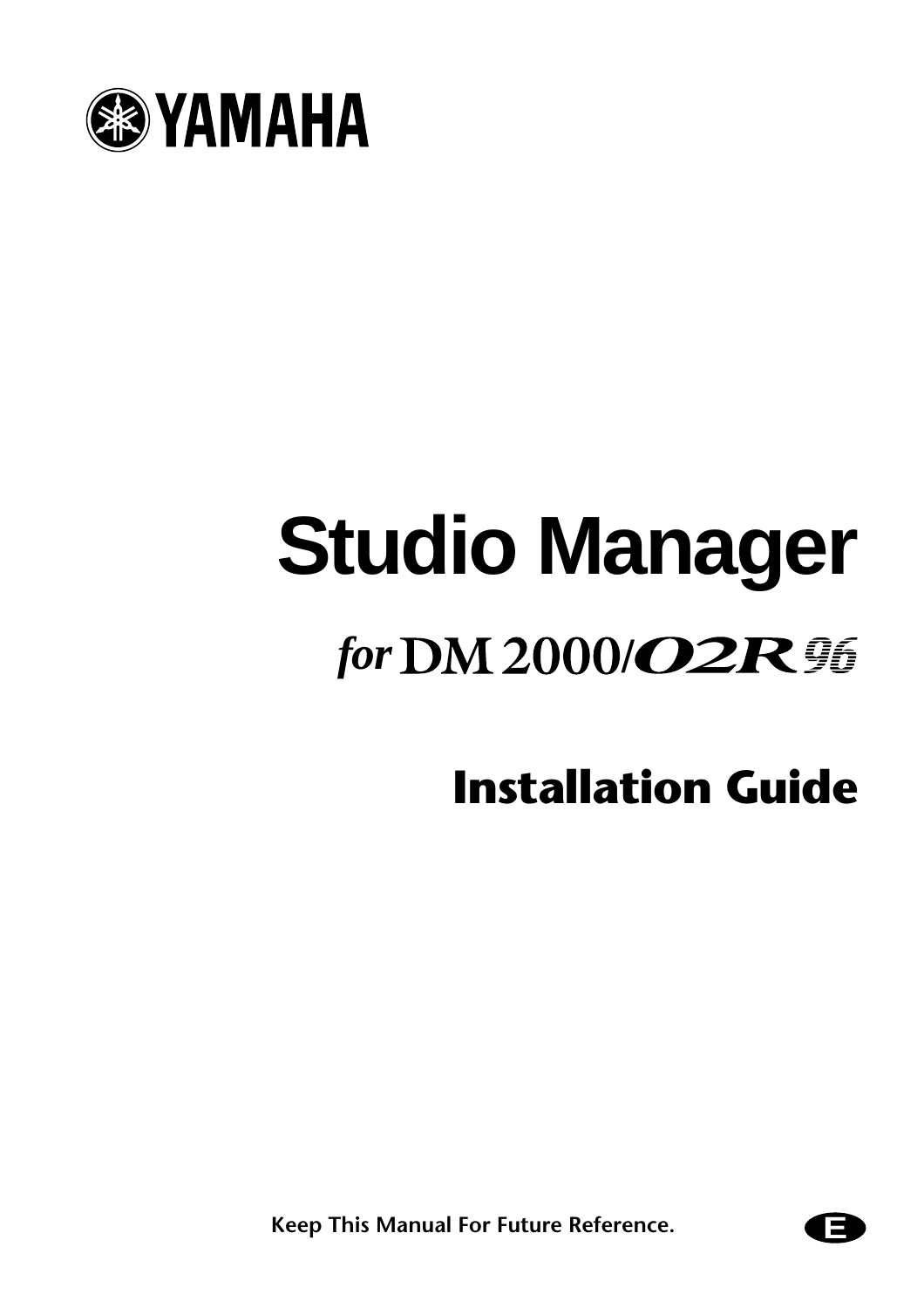# **Important Information**

# **Exclusion of Certain Liability**

Manufacturer, importer, or dealer shall not be liable for any incidental damages including personal injury or any other damages caused by improper use or operation of Studio Manager for DM2000 or Studio Manager for 02R96.

Yamaha makes no representations or warranties with regard to the use of the software and documentation and cannot be held responsible for the results of the use of this manual and the software.

Use of the software and this manual is governed by the Software Licensing Agreement which the purchaser fully agrees to upon breaking the seal of the software packaging. (Carefully read the agreement at the end of this manual before installing the software.)

# **Trademarks**

Adobe, Acrobat, and Reader are registered trademarks of Adobe Systems Incorporated. Apple, AppleTalk, and Macintosh are registered trademarks of Apple Computer, Inc. Microsoft and Windows are registered trademarks of Microsoft Corporation. OMS is a registered trademark of Opcode Systems, Inc. Pentium and Celeron are registered trademarks of Intel Corporation. PowerPC is a registered trademark of International Business Machines Corporation. SmartMedia is a trademark of Toshiba America, Inc. All other trademarks are the property of their respective holders and are hereby acknowledged.

# **Copyright**

No part of the Studio Manager for DM2000 or Studio Manager for 02R96 software or its documentation may be reproduced or distributed in any form or by any means without the prior written authorization of Yamaha Corporation.

© 2002 Yamaha Corporation. All rights reserved.

# **Yamaha Web Site**

Information about Studio Manager for DM2000, Studio Manager for 02R96, related products, and other Yamaha professional audio equipment is available on the Yamaha Professional Audio Web site at:

<http://www.yamaha.co.jp/product/proaudio/homeenglish/navi/index.htm>.

Specifications and external appearance subject to change without notice.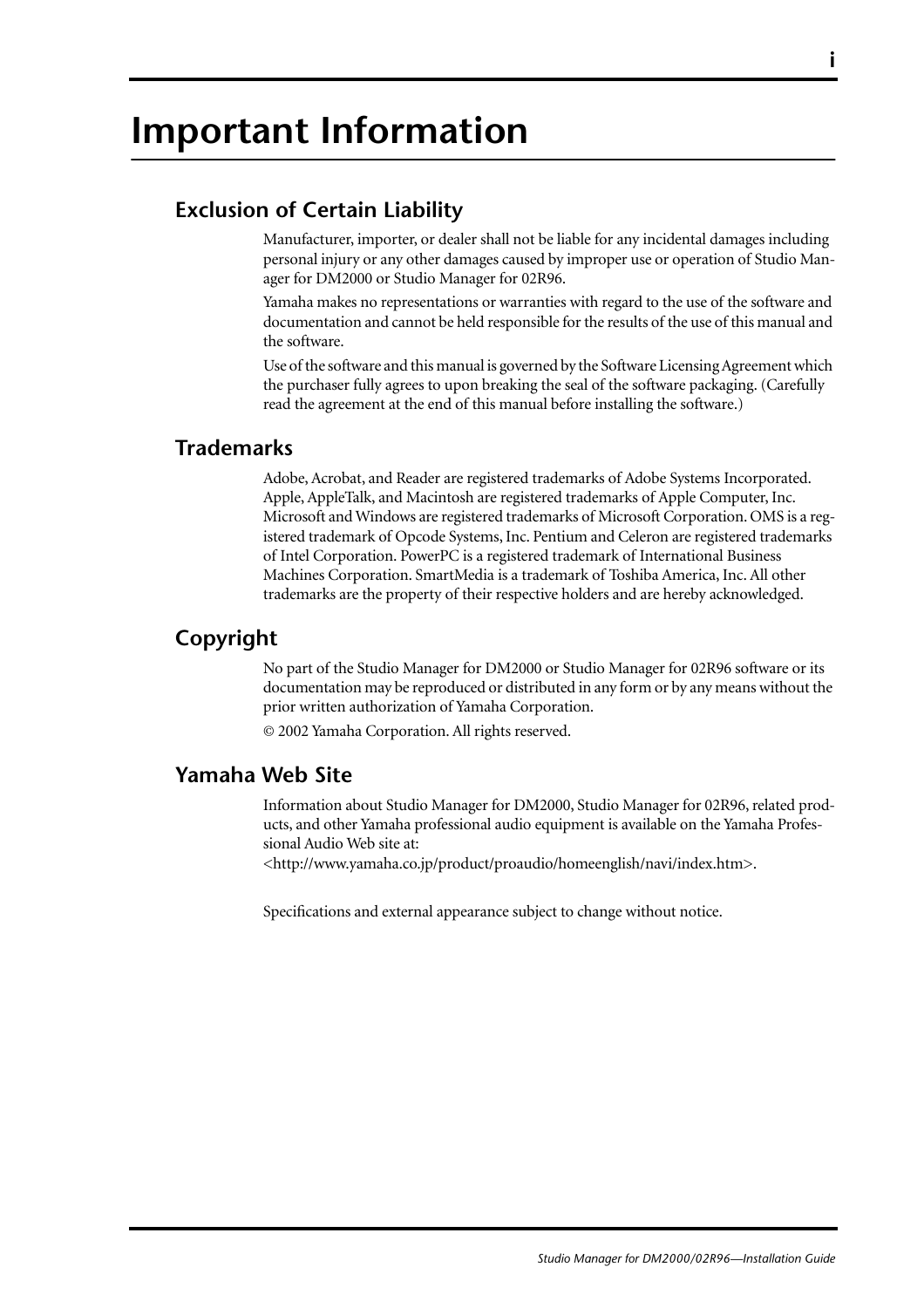# **Contents**

| $\overline{2}$ | Windows Installation  5    |
|----------------|----------------------------|
|                |                            |
|                |                            |
|                |                            |
|                |                            |
|                |                            |
|                |                            |
| 3              | Macintosh Installation  12 |
|                |                            |
|                |                            |
|                |                            |
|                |                            |
|                |                            |
|                |                            |
|                |                            |
| 4              | Troubleshooting  16        |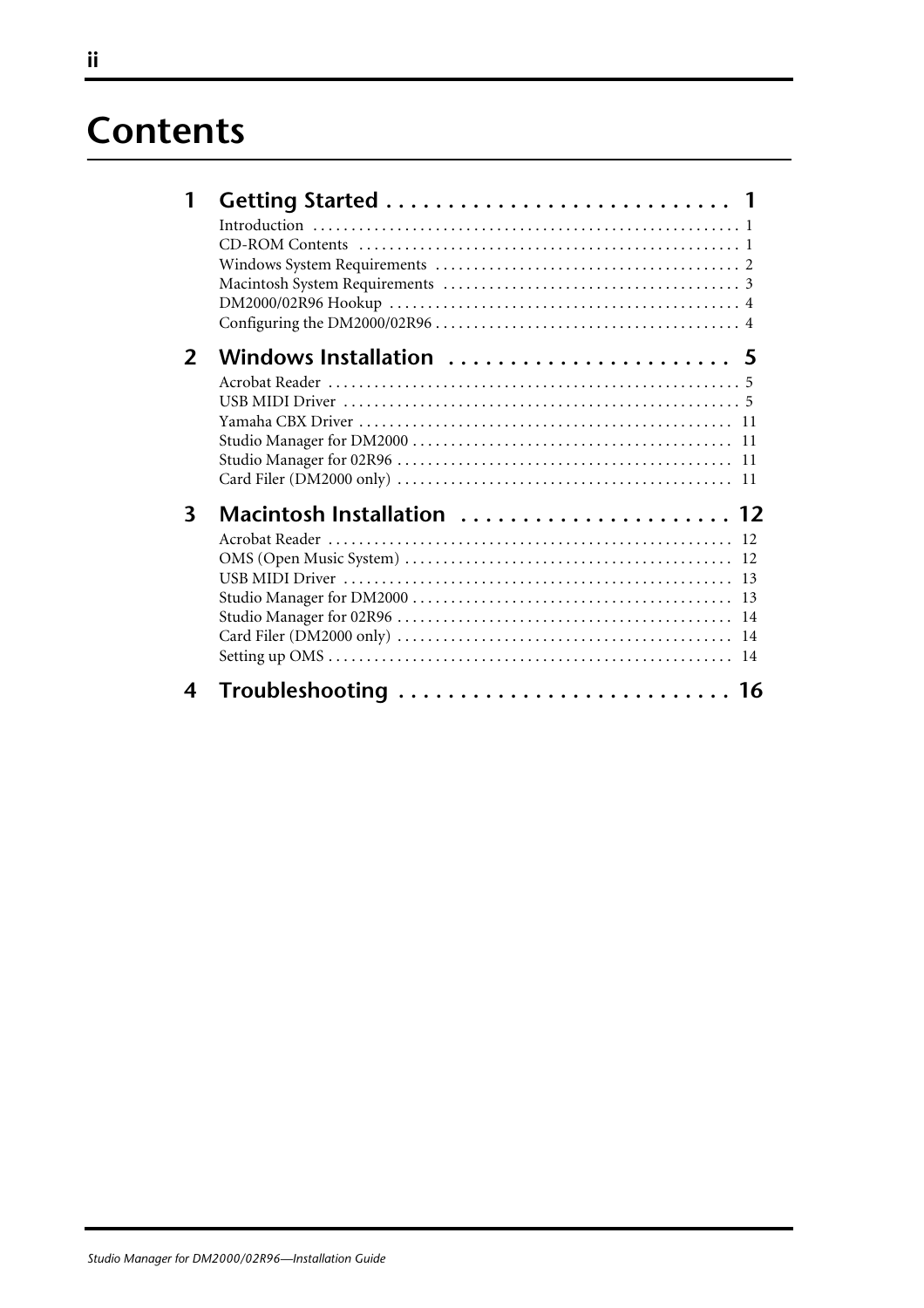# <span id="page-3-0"></span>**1 Getting Started**

# <span id="page-3-1"></span>**Introduction**

The Yamaha Studio Manager application allows you to control the Yamaha DM2000 Digital Production Console or Yamaha 02R96 Digital Mixing Console from a Windows or Macintosh computer.

This *Installation Guide* explains how to install Studio Manager for DM2000 and Studio Manager for 02R96 and the necessary drivers for Windows and Macintosh computers. For information on how to use Studio Manager, refer to the *Studio Manager for DM2000 Owner's Manual* or *Studio Manager for 02R96 Owner's Manual,* which are included on the CD-ROM in PDF format. For operating information on the DM2000 or 02R96, see the *DM2000 Owner's Manual* or *02R96 Owner's Manual* respectively.

# <span id="page-3-2"></span>**CD-ROM Contents**

#### **Windows**

| Folder           | Software                                     | <b>Description</b>                                                                              |
|------------------|----------------------------------------------|-------------------------------------------------------------------------------------------------|
| Acroread\English | Acrobat Reader <sup>1, 2</sup>               | Adobe Acrobat Reader software for viewing<br>the PDF format manuals.                            |
| SM \DM2000       | Studio Manager for DM2000 <sup>1</sup>       | Yamaha Studio Manager for DM2000                                                                |
| SM \02R96        | Studio Manager for 02R96 <sup>1</sup>        | Yamaha Studio Manager for 02R96                                                                 |
| Mididrv          | Yamaha CBX Driver                            | Yamaha serial driver. Necessary if you are con-<br>necting to a serial port on your PC.         |
| USBdrv           | Yamaha USB MIDI Driver<br>(Windows 98, Me)   | Yamaha USB driver. Necessary if you are con-                                                    |
| USBdrv2k         | Yamaha USB MIDI Driver<br>(Windows 2000, XP) | necting to a USB port on your PC.                                                               |
| Card             | Card Filer <sup>1</sup>                      | Yamaha utility for transferring and managing<br>data stored on the DM2000's SmartMedia<br>card. |

1. For details on using this software, refer to the PDF manual after installation.

2. This software is not supported by Yamaha.

#### **Macintosh**

| Folder                          | Software                                   | <b>Description</b>                                                                                     |
|---------------------------------|--------------------------------------------|--------------------------------------------------------------------------------------------------------|
| Acroread\English                | Acrobat Reader <sup>1, 2</sup>             | Adobe Acrobat Reader software for viewing<br>the PDF format manuals.                                   |
| SM \DM2000                      | Studio Manager for DM2000                  | Yamaha Studio Manager for DM2000                                                                       |
| SM \02R96                       | Studio Manager for 02R96 <sup>1</sup>      | Yamaha Studio Manager for 02R96                                                                        |
| OMS                             | Open Music System (OMS)<br>$2, 3, 8^{1,2}$ | Opcode driver software for use with MIDI<br>applications on Macintosh computers.                       |
|                                 | OMS Setup for YAMAHA                       | OMS studio setup files for use with the<br>DM2000 and 02R96.                                           |
| USBdrv                          | YAMAHA USB MIDI Driver                     | Yamaha USB driver. Necessary if you are con-<br>necting to a USB port on your Macintosh com-<br>puter. |
| Card Filer <sup>1</sup><br>Card |                                            | Yamaha utility for transferring and managing<br>data stored on the DM2000's SmartMedia<br>card.        |

1. For details on using this software, refer to the PDF manual after installation.

2. This software is not supported by Yamaha.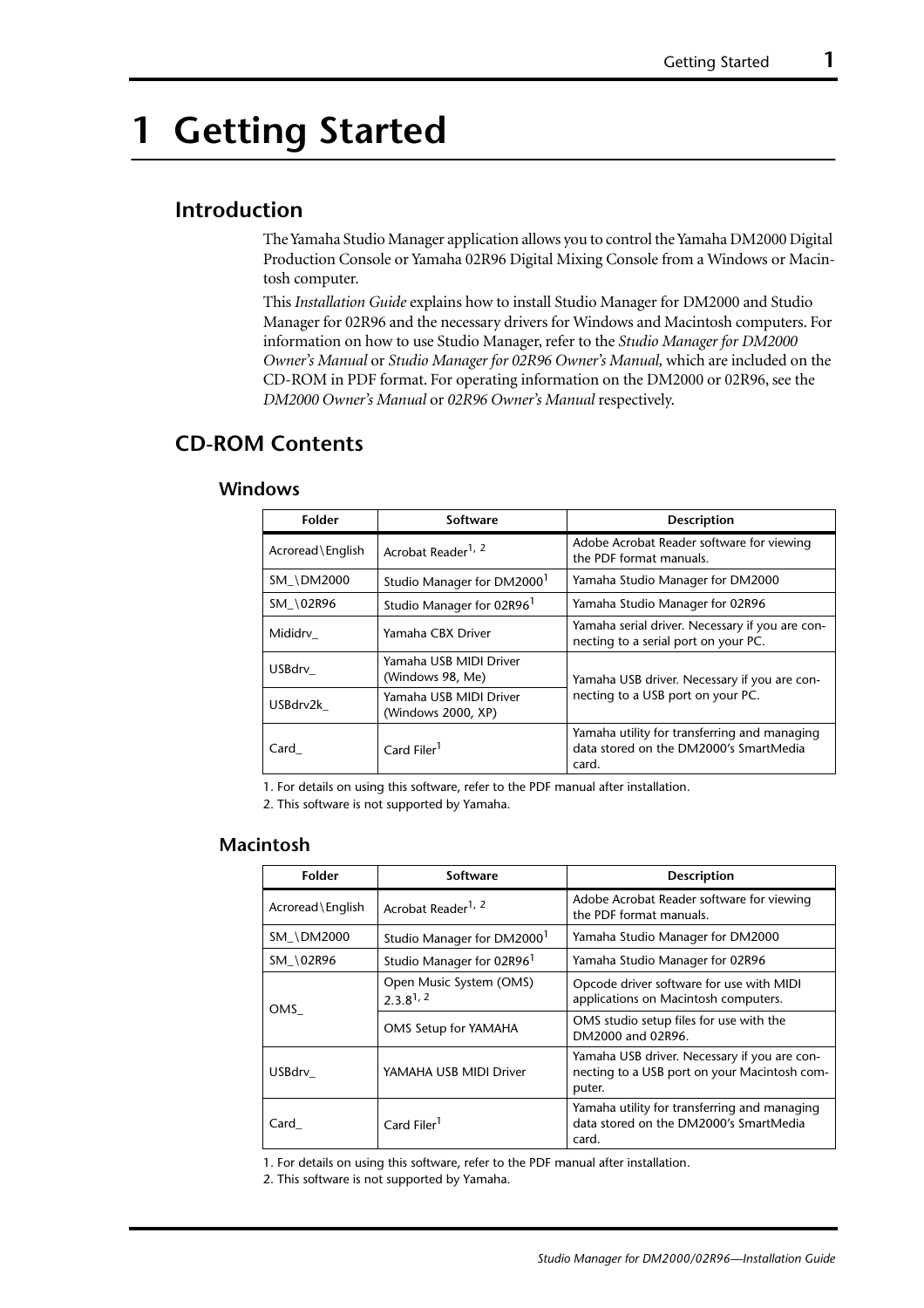# <span id="page-4-0"></span>**Windows System Requirements**

The system requirements of your operating system may be different to those listed here.

# **Studio Manager for DM2000/Studio Manager for 02R96**

| Computer                                                              | A PC with a 433 MHz or faster Intel Pentium or Celeron family processor                                                                                                        |  |
|-----------------------------------------------------------------------|--------------------------------------------------------------------------------------------------------------------------------------------------------------------------------|--|
| <b>OS</b><br>Windows 98SE, Me, 2000, XP Home Edition, XP Professional |                                                                                                                                                                                |  |
| Memory<br>128 MB or more                                              |                                                                                                                                                                                |  |
| <b>Hard Disk</b>                                                      | 20 MB or more of free space                                                                                                                                                    |  |
| <b>Display</b>                                                        | 1024 x 768 pixels, 256 colors or higher<br>1280 x 1024, High Color 16-bit recommended<br>(If you use display settings of 1024 x 768, turn on the Task Bar's Auto-hide option.) |  |

# **Card Filer (DM2000 only)**

| Computer         | A PC with a 100 MHz or faster Intel Pentium or Celeron family processor |
|------------------|-------------------------------------------------------------------------|
| <b>OS</b>        | Windows 95, 98, 98SE, Me, NT4.0, 2000, XP Home Edition, XP Professional |
| Memory           | 8 MB or more                                                            |
| <b>Hard Disk</b> | 2 MB or more of free space                                              |
| <b>Display</b>   | 800 x 600 pixels, 256 colors or higher                                  |

## **Yamaha USB MIDI Driver**

| A PC with a 166 MHz or faster Intel Pentium or Celeron family processor and a USB<br>Computer<br>port |                                                              |
|-------------------------------------------------------------------------------------------------------|--------------------------------------------------------------|
| <b>OS</b>                                                                                             | Windows 98, 98SE, Me, 2000, XP Home Edition, XP Professional |
| Memory                                                                                                | 32 MB or more                                                |
| <b>Hard Disk</b>                                                                                      | 2 MB or more of free space                                   |

# **Yamaha CBX Driver**

| Windows 95, 98, 98SE, Me, NT4.0, 2000, XP Home Edition, XP Professional |
|-------------------------------------------------------------------------|

System requirements for software not listed here can be found on the CD-ROM.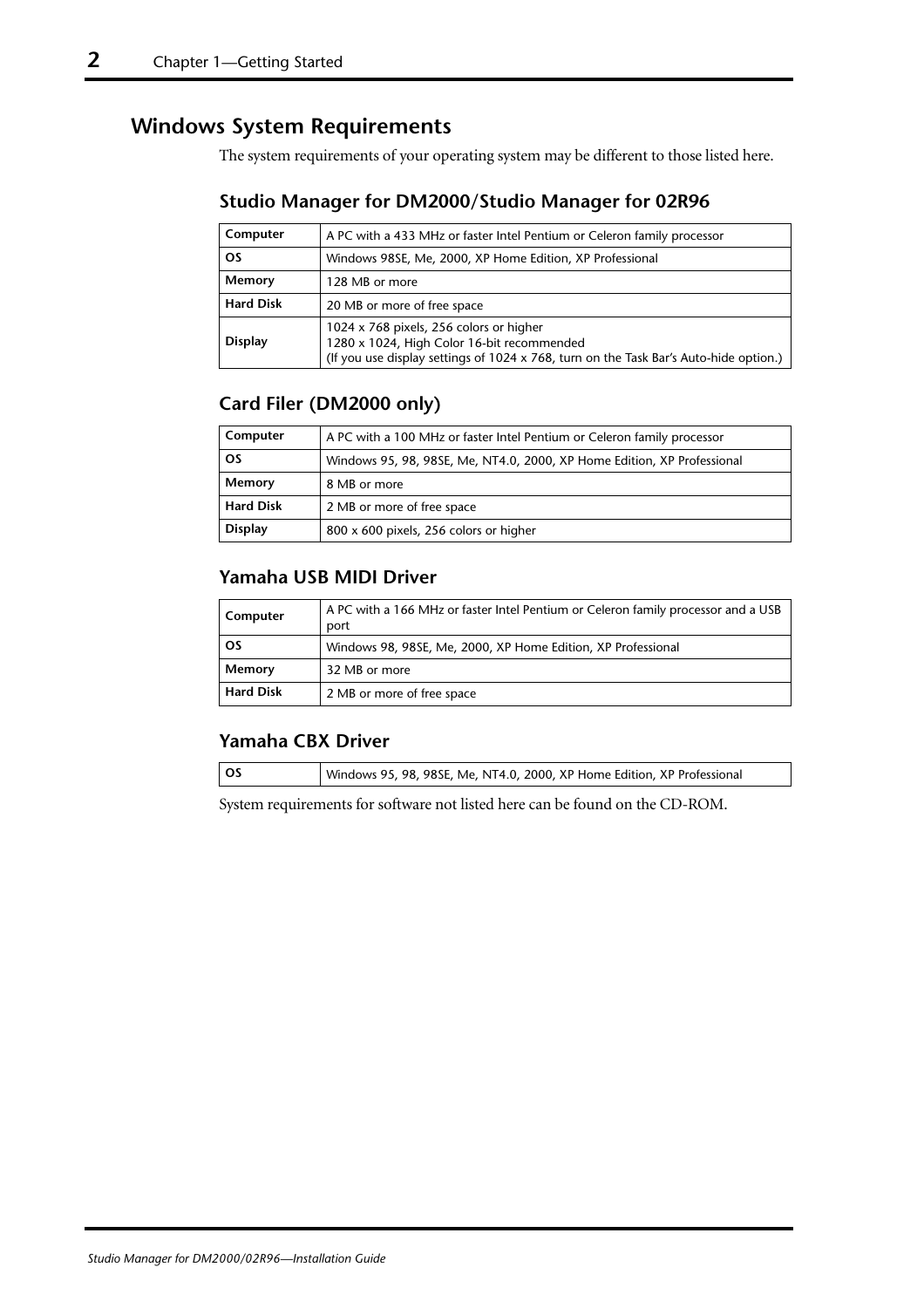# <span id="page-5-0"></span>**Macintosh System Requirements**

The system requirements of your operating system may be different to those listed here.

#### **Studio Manager for DM2000/Studio Manager for 02R96**

| Computer         | A Macintosh G3/233 MHz or better and a USB port                                   |
|------------------|-----------------------------------------------------------------------------------|
| <b>OS</b>        | Mac OS 8.6 to 9.2.2 (Mac OS X not supported)                                      |
| Memory           | 50 MB or more of free memory (Virtual memory must be turned off)                  |
| <b>Hard Disk</b> | 7 MB or more                                                                      |
| <b>Display</b>   | 1024 x 768 pixels, 256 colors or higher<br>1280 x 1024, 32,000 colors recommended |
| Other            | OMS 2.3.3 or later                                                                |

*Note: If you are using a PowerBook on battery power, open the Energy Save control panel, and in Advanced Settings, Additional Power Savings, turn off Allow processor cycling.*

## **Card Filer (DM2000 only)**

| Computer<br>A Macintosh computer with a PowerPC processor or better |                                        |
|---------------------------------------------------------------------|----------------------------------------|
| <b>OS</b><br>Mac OS 7.5 to 9.2.2 (Mac OS X not supported)           |                                        |
| Memory<br>8 MB or more of free memory                               |                                        |
| <b>Hard Disk</b><br>6 MB or more                                    |                                        |
| <b>Display</b>                                                      | 800 x 600 pixels, 256 colors or higher |

#### **Yamaha USB MIDI Driver**

| Computer<br>A Macintosh computer with a PowerPC processor or better and a USB port |                                             |
|------------------------------------------------------------------------------------|---------------------------------------------|
| <b>OS</b><br>Mac OS 8.6 to 9.2.2 (Mac OS X not supported)                          |                                             |
| Memory                                                                             | 64 MB or more (recommended: 128 MB or more) |
| <b>Hard Disk</b>                                                                   | 2 MB or more                                |

System requirements for software not listed here can be found on the CD-ROM.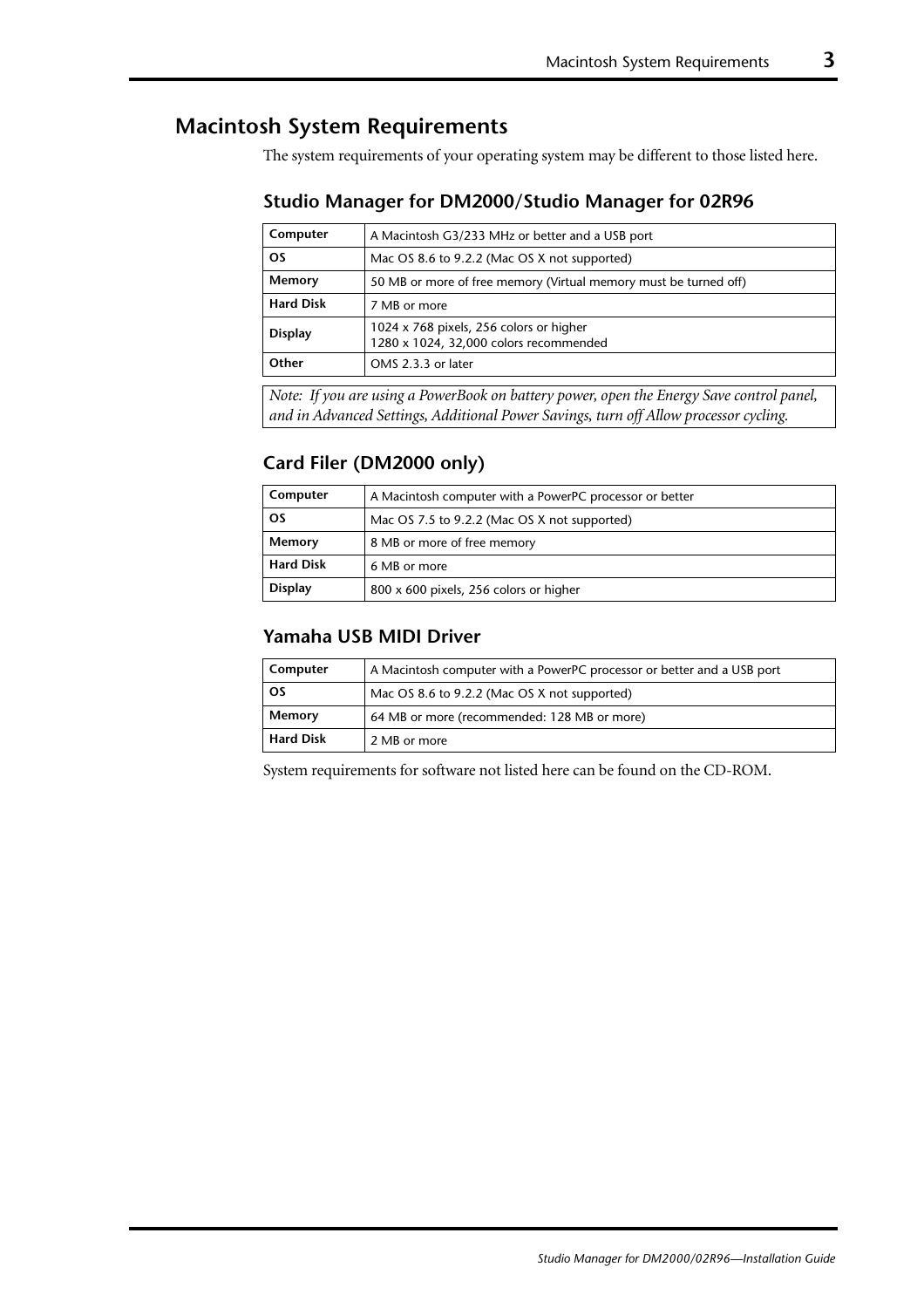# <span id="page-6-0"></span>**DM2000/02R96 Hookup**

The following illustration shows the three hookup methods that can be used to connect the DM2000/02R96 to your computer: serial, USB, or MIDI.



*Note: Before you connect to serial or MIDI ports, turn off the DM2000/02R96 and your computer.*

# <span id="page-6-1"></span>**Configuring the DM2000/02R96**

On the DM2000/02R96, use the DISPLAY ACCESS [SETUP] button to locate the MIDI/TO HOST Setup page. Under "Studio Manager," select a port and assign an ID to the DM2000/02R96. If you are using a serial connection, set the TO HOST SERIAL options as necessary (i.e., "PC-2" for a Windows PC, or "Mac" for a Macintosh computer). Refer to the *DM2000 Owner's Manual* or *02R96 Owner's Manual* for more information.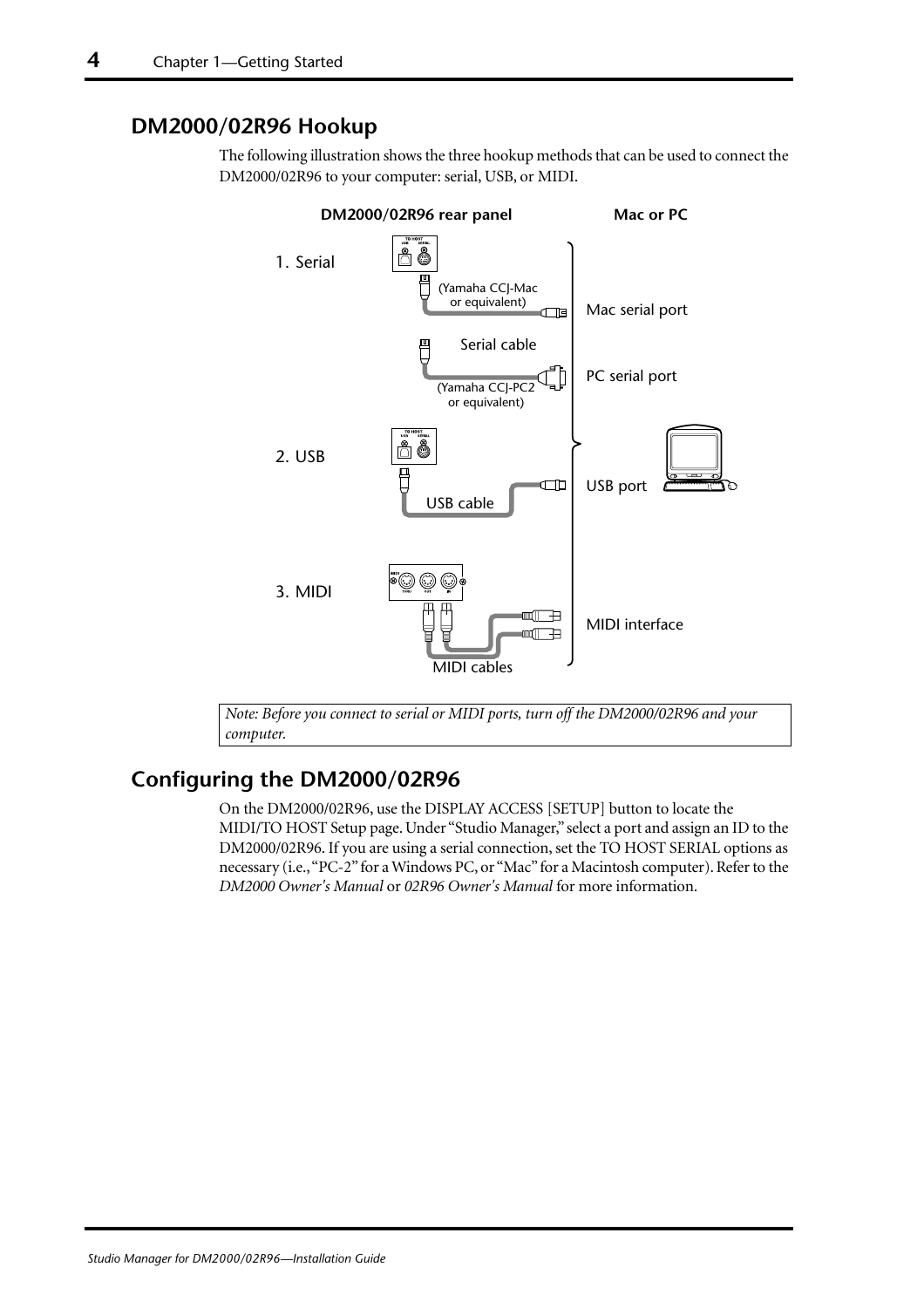# <span id="page-7-0"></span>**2 Windows Installation**

# <span id="page-7-1"></span>**Acrobat Reader**

To view the *Studio Manager for DM2000 Owner's Manual* or *Studio Manager for 02R96 Owner's Manual,* you'll need to install the Adobe Acrobat Reader software, which is included on the CD-ROM. If you already have this software installed, skip this section.

- **1 Start your computer and Windows, and insert the included CD-ROM into your computer's CD-ROM drive.**
- **2 On the CD-ROM, double-click the "Acroread\_" folder.** This folder contains Acrobat software in several languages.
- **3 Double-click the folder of the language you want to install.**
- **4 Double-click "ar500\*\*\*.exe."** ("\*\*\*" indicates the selected language.)
- **5 Follow the on-screen instructions to install the software.**

For instructions on using Acrobat Reader, choose Reader Help from Acrobat Reader's Help menu.

### <span id="page-7-2"></span>**USB MIDI Driver**

If you are connecting the DM2000/02R96 to a USB port on your computer, you'll need to install the Yamaha USB driver. If you already have this software installed, skip this section.



The procedure for installing the Yamaha USB driver depends on the version of Windows that you are using.

- Windows 98 & 98SE, see [page 6](#page-8-0)
- Windows Me, see [page 8](#page-10-0)
- Windows 2000, see [page 9](#page-11-0)
- Windows XP, see [page 10](#page-12-0)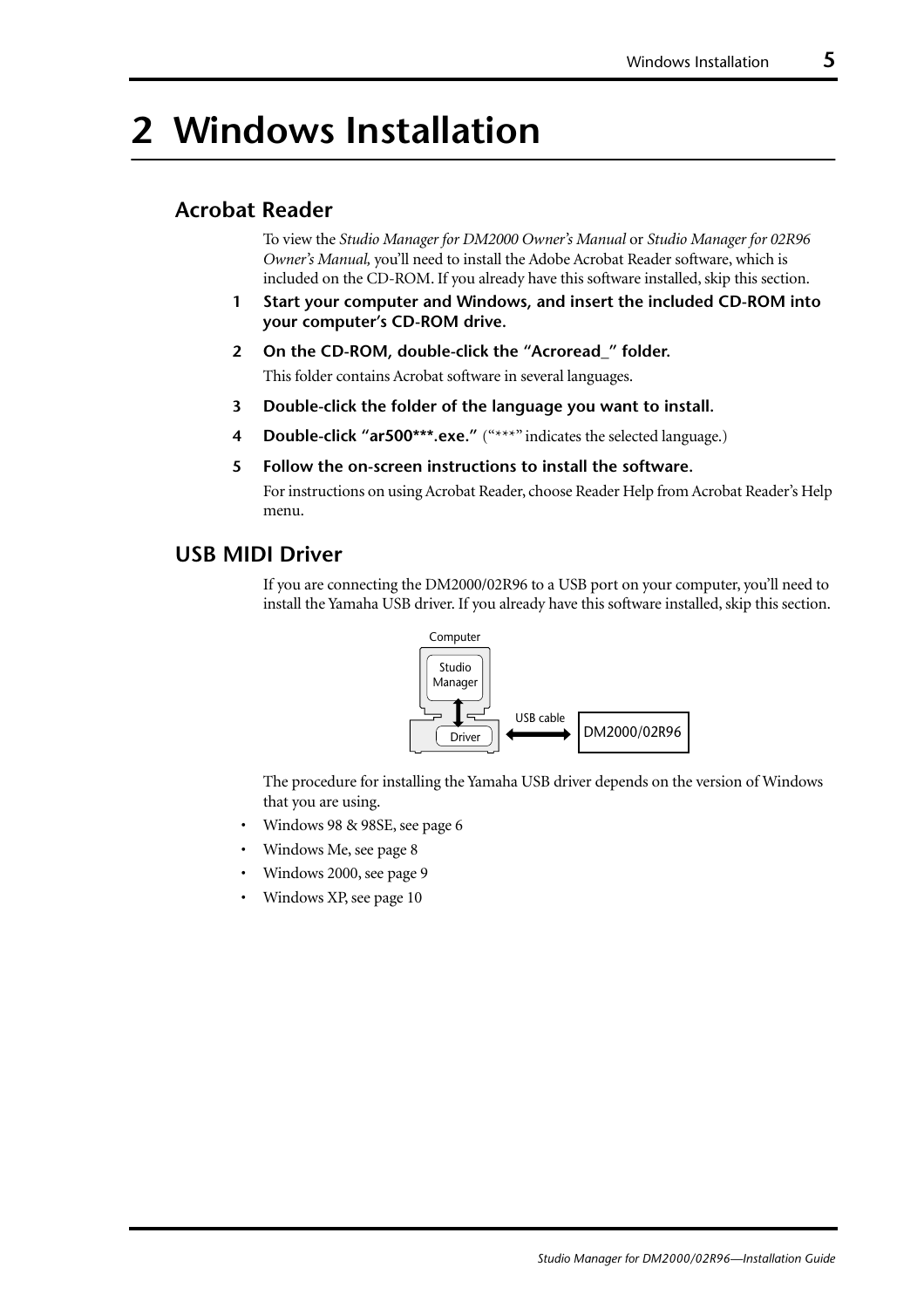#### <span id="page-8-0"></span>**Windows 98 & 98SE**

- **1 Start your computer and Windows, and insert the included CD-ROM into your computer's CD-ROM drive.**
- **2 Turn off the DM2000/02R96 and use a USB cable to connect the USB TO HOST port on the DM2000/02R96 to a USB port on your computer.**

#### **3 Turn on the DM2000/02R96.**

The Add New Hardware Wizard appears. If it doesn't appear, try disconnecting and reconnecting the USB cable. Alternatively, open the Add New Hardware control panel.

| Add New Hardware Wizard |                                                                                                                                               |
|-------------------------|-----------------------------------------------------------------------------------------------------------------------------------------------|
|                         | This wizard searches for new drivers for:<br><b>USB Device</b><br>A device driver is a software program that makes a<br>hardware device work. |
|                         | <br>Cancel<br>< Back                                                                                                                          |

#### **4 Click Next.**

The following window appears.

| <b>Add New Hardware Wizard</b> |                                                                                                                                                                                                             |
|--------------------------------|-------------------------------------------------------------------------------------------------------------------------------------------------------------------------------------------------------------|
|                                | What do you want Windows to do?<br>● Search for the best driver for your device.<br>[Recommended].<br>C Display a list of all the drivers in a specific<br>location, so you can select the driver you want. |
|                                | Cancel<br>Next ><br>< Back                                                                                                                                                                                  |

**5 Select "Search for the best driver for your device (Recommended)," and then click Next.**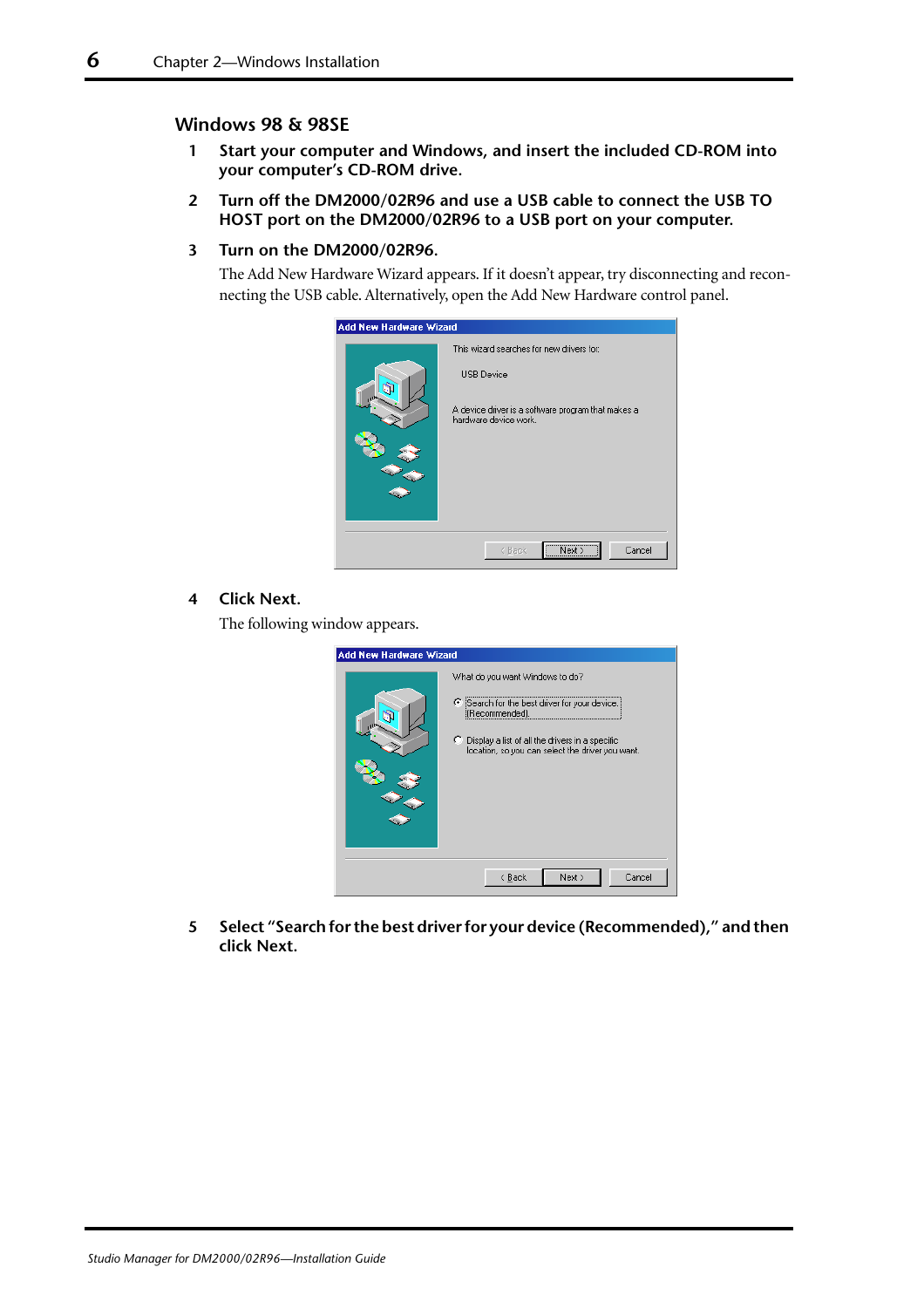The following window appears.

| <b>Add New Hardware Wizard</b> |                                                                                                                                                                      |
|--------------------------------|----------------------------------------------------------------------------------------------------------------------------------------------------------------------|
|                                | Windows will search for new drivers in its driver database<br>on your hard drive, and in any of the following selected<br>locations. Click Next to start the search. |
|                                | F Floppy disk drives                                                                                                                                                 |
|                                | □ CD-ROM drive                                                                                                                                                       |
|                                | Microsoft Windows Update                                                                                                                                             |
|                                | $\nabla$ Specify a location:                                                                                                                                         |
|                                | D:\USBdrv_                                                                                                                                                           |
|                                | Browse                                                                                                                                                               |
|                                |                                                                                                                                                                      |
|                                | Next ><br>< Back<br>Cancel                                                                                                                                           |

**6 Select "Specify a location," and specify "D:\USBdrv\_" (replacing "D" with the drive letter of your CD-ROM drive), and then click Next.**

When the driver is located, "YAMAHA USB MIDI Driver" is displayed, as shown below.

| <b>Add New Hardware Wizard</b> |                                                                                                                                            |
|--------------------------------|--------------------------------------------------------------------------------------------------------------------------------------------|
|                                | Windows driver file search for the device:                                                                                                 |
| л                              | YAMAHA USB MIDI Driver                                                                                                                     |
|                                | Windows is now ready to install the best driver for this<br>device. Click Back to select a different driver, or click Next<br>to continue. |
|                                | Location of driver:                                                                                                                        |
|                                | D:\USBDRV_\DM2000.INF                                                                                                                      |
|                                |                                                                                                                                            |
|                                |                                                                                                                                            |
|                                | Cancel<br>< <u>B</u> ack                                                                                                                   |

#### **7 Click Next.**

*Note: You may be prompted to insert your Windows CD-ROM. Do not insert it! Click OK, and in the "Copy files from" section of the subsequent dialog box, enter "D:\USBdrv\_" (replacing "D" with the drive letter of your CD-ROM drive), and then click OK.*

The driver is installed, and the following window appears when the installation is complete.

| <b>Add New Hardware Wizard</b> |                                                                                         |
|--------------------------------|-----------------------------------------------------------------------------------------|
|                                | YAMAHA USB MIDI Driver                                                                  |
| N.                             | Windows has finished installing the software that your new<br>hardware device requires. |
|                                |                                                                                         |
|                                |                                                                                         |
|                                |                                                                                         |
|                                | <b>Finish</b><br>Cancel<br>< Back                                                       |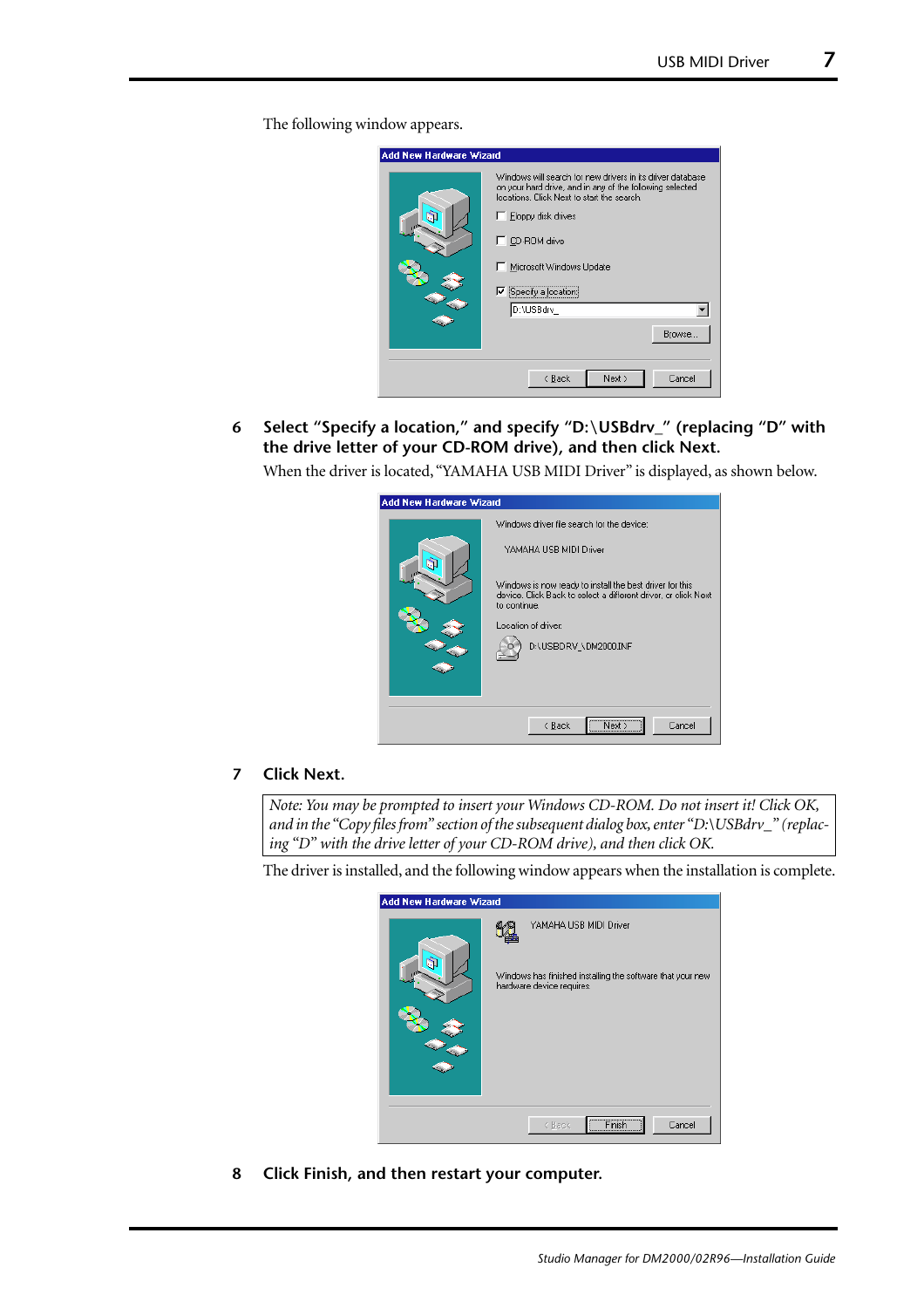#### <span id="page-10-0"></span>**Windows Me**

- **1 Start your computer and Windows, and insert the included CD-ROM into your computer's CD-ROM drive.**
- **2 Turn off the DM2000/02R96 and use a USB cable to connect the USB TO HOST port on the DM2000/02R96 to a USB port on your computer.**

#### **3 Turn on the DM2000/02R96.**

The Add New Hardware Wizard appears. If it doesn't appear, try disconnecting and reconnecting the USB cable. Alternatively, open the Add New Hardware control panel.

| Add New Hardware Wizard |                                                                                                                                                                                                                                                                                                                                                                                      |
|-------------------------|--------------------------------------------------------------------------------------------------------------------------------------------------------------------------------------------------------------------------------------------------------------------------------------------------------------------------------------------------------------------------------------|
|                         | Windows has found the following new hardware:<br><b>USB</b> Device<br>Windows can automatically search for and install software<br>that supports your hardware. If your hardware came with<br>installation media, insert it now and click Next.<br>What would you like to do?<br>© Automatic search for a better driver (Recommen<br>C Specify the location of the driver (Advanced) |
|                         | Next ><br>Cancel<br>< Back                                                                                                                                                                                                                                                                                                                                                           |

#### **4 Select "Automatic search for a better driver (Recommended)," and then click Next.**

Windows Me should be able to locate the driver automatically, in which case you can proceed to Step [5](#page-10-1). If the driver cannot be located, select "Specify the location of the driver (Advanced)," click Next, specify your CD-ROM drive (e.g., D:\USBdrv\_), and then continue as prompted.

<span id="page-10-1"></span>The following window appears when the installation is complete.

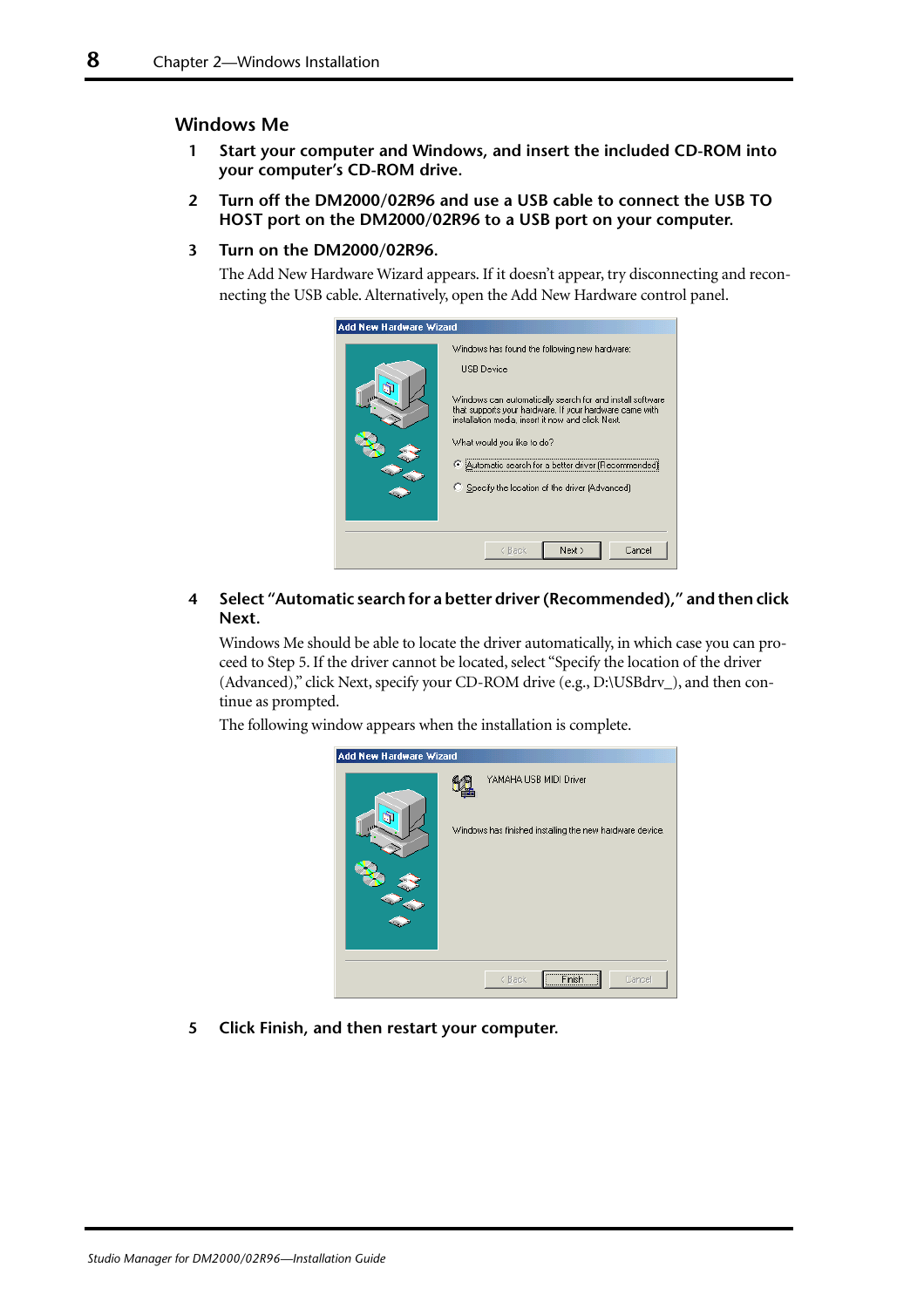#### <span id="page-11-0"></span>**Windows 2000**

- **1 Start your computer and Windows, log on as the Administrator, and then insert the included CD-ROM into your computer's CD-ROM drive.**
- **2 Go to My Computer–>Control Panel–>System–>Hardware–>Driver Signing–>File Signature Verification, select "Ignore—Install all files, regardless of file signature," and then click OK.**
- **3 Turn off the DM2000/02R96 and use a USB cable to connect the USB TO HOST port on the DM2000/02R96 to a USB port on your computer.**
- **4 Turn on the DM2000/02R96.**

The Found New Hardware Wizard appears.

- **5 Click Next.**
- **6 Select "Search for a suitable driver for my device (Recommended)," and then click Next.**
- **7 In the subsequent window, select "CD-ROM drives" only, and then click Next.**

*Note: You may be prompted to insert your Windows CD-ROM. Do not insert it! Click OK, and in the "Copy files from" section of the subsequent dialog box, enter "D:\USBdrv2k\_" (replacing "D" with the drive letter of your CD-ROM drive), and then click OK.*

The driver is installed, and the message "Completing the Found New Hardware Wizard" appears.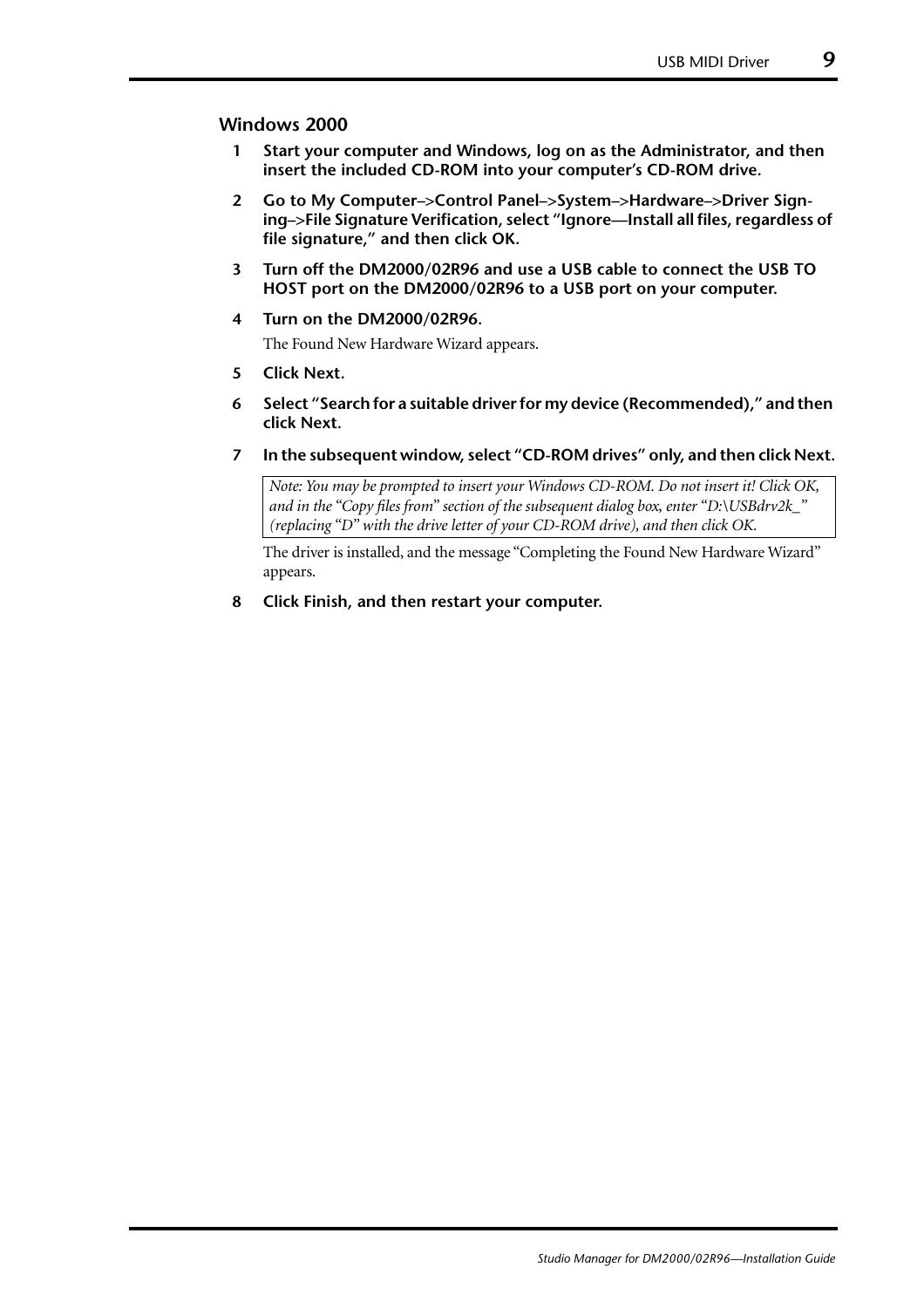#### <span id="page-12-0"></span>**Windows XP**

**1 Start your computer and Windows, and insert the included CD-ROM into your computer's CD-ROM drive.**

#### **2 Click the Start button, and then click Control Panel.**

If the Control Panel window appears as shown below, click "Switch to Classic View" on the left side of the window in order to see all the control panels.

| Control Panel                                                                      |                                         |                                                      |
|------------------------------------------------------------------------------------|-----------------------------------------|------------------------------------------------------|
| Edit<br>Tools<br>Eile<br>Favorites<br>View                                         | Help                                    | 7,                                                   |
| Back - (2) - P                                                                     | Search <b>P</b> Folders        v        |                                                      |
| $\left( \mathbf{\hat{x}}\right)$<br><b>Control Panel</b><br>Switch to Classic View | <b>Pick a category</b>                  |                                                      |
| $\bullet$<br><b>See Also</b>                                                       | <b>Appearance and Themes</b>            | <b>Printers and Other Hardware</b>                   |
| Windows Update<br>(b) Help and Support                                             | <b>Network and Internet Connections</b> | <b>User Accounts</b>                                 |
|                                                                                    | <b>Add or Remove Programs</b>           | Date, Time, Language, and Regional<br><b>Options</b> |
|                                                                                    | Sounds, Speech, and Audio Devices       | <b>Accessibility Options</b>                         |
|                                                                                    | <b>Performance and Maintenance</b>      |                                                      |

- **3 Go to System Hardware–>Driver signatures–>Driver signature options, select "Ignore—Install software without asking for confirmation," and then click OK.**
- **4 Click OK to close the System Properties window, and then click the Close button to close the Control Panel window.**
- **5 Turn off the DM2000/02R96 and use a USB cable to connect the USB TO HOST port on the DM2000/02R96 to a USB port on your computer.**
- **6 Turn on the DM2000/02R96.** The Found New Hardware Wizard appears.
- **7 Select "Install software automatically (recommended) (I)," and then click Next.**

The driver is installed, and the message "Completing the Found New Hardware Wizard" appears.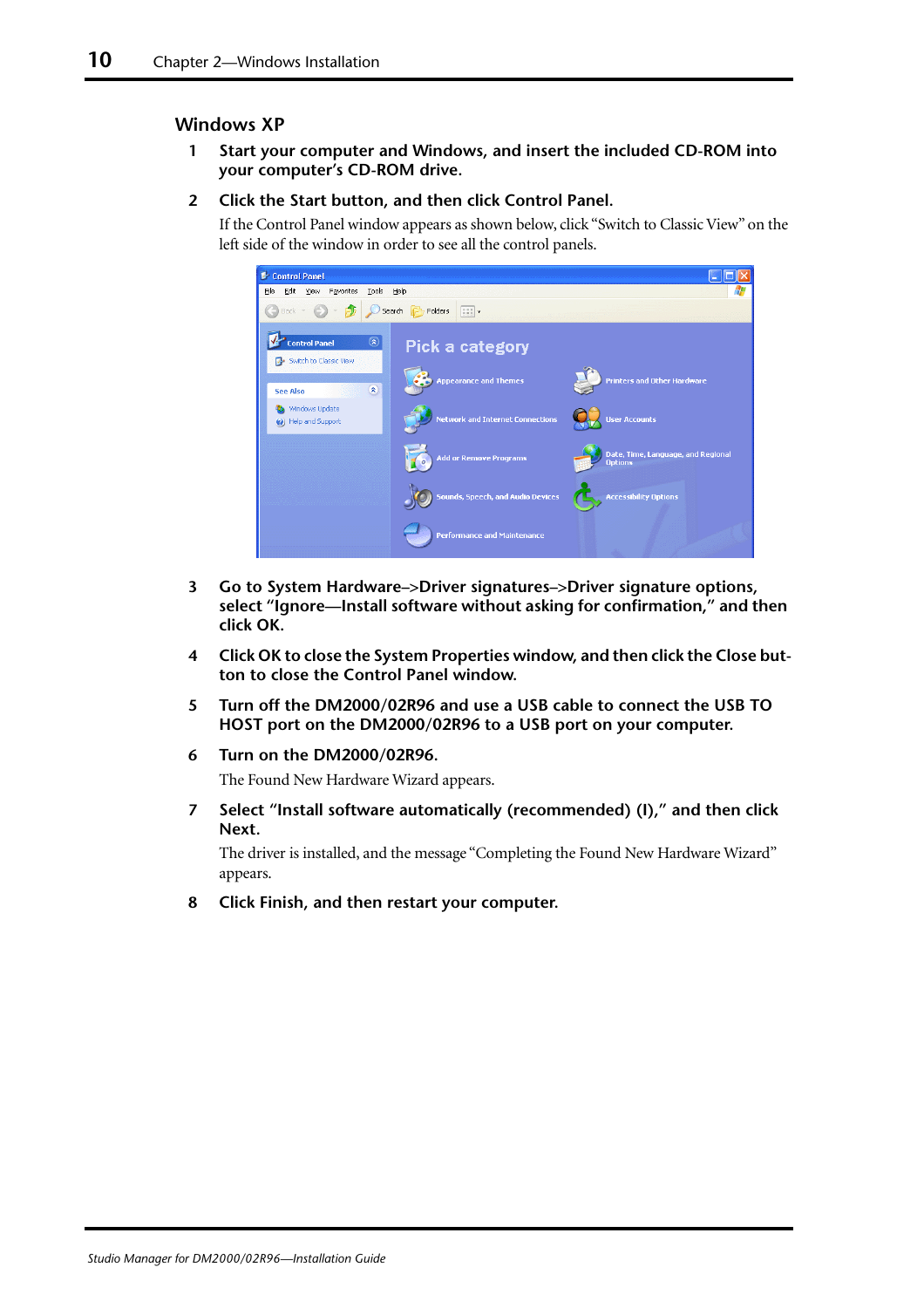# <span id="page-13-0"></span>**Yamaha CBX Driver**

If you are connecting the DM2000/02R96 to a serial port on your computer, you'll need to install the Yamaha CBX driver. If you already have this software installed, skip this section.

- **1 Double-click the "Mididrv\_" folder on the CD-ROM.**
- **2 Double-click "Setup.exe."**
- **3 Follow the on-screen instructions to install the software.**

# <span id="page-13-1"></span>**Studio Manager for DM2000**

- **1 Double-click the "SM\_" folder on the CD-ROM.**
- **2 Double-click the "DM2000" folder.**
- **3 Double-click "Setup.exe."**
- **4 Follow the on-screen instructions to install the software.**

# <span id="page-13-2"></span>**Studio Manager for 02R96**

- **1 Double-click the "SM\_" folder on the CD-ROM.**
- **2 Double-click the "02R96" folder.**
- **3 Double-click "Setup.exe."**
- **4 Follow the on-screen instructions to install the software.**

# <span id="page-13-3"></span>**Card Filer (DM2000 only)**

- **1 Double-click the "Card\_" folder on the CD-ROM.**
- **2 Double-click "Setup.exe."**
- **3 Follow the on-screen instructions to install the software.**

See the Card Filer Manual PDF, which is installed in the same folder as Card Filer, for information on using Card Filer.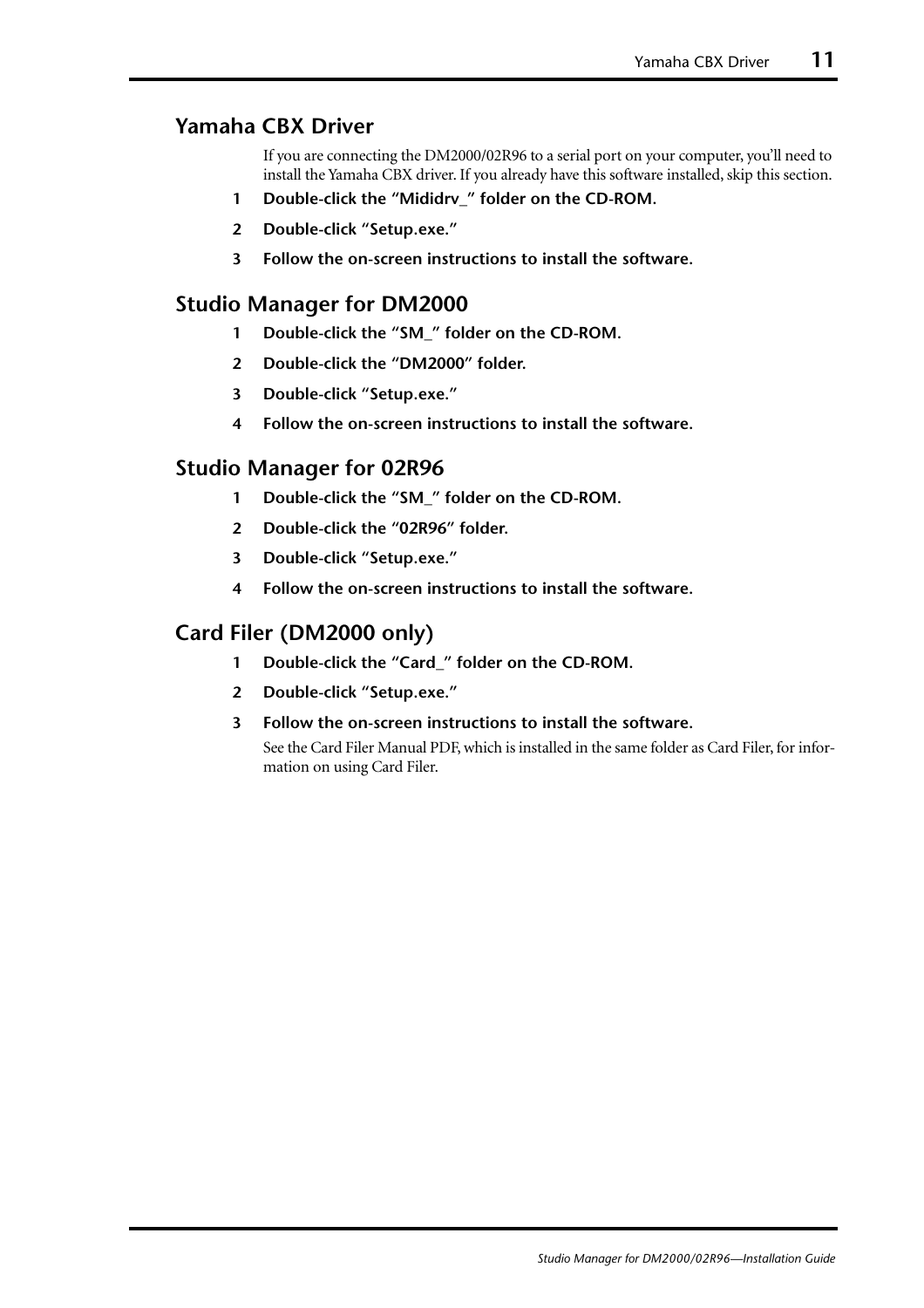# <span id="page-14-0"></span>**3 Macintosh Installation**

# <span id="page-14-1"></span>**Acrobat Reader**

To view the *Studio Manager for DM2000 Owner's Manual* or *Studio Manager for 02R96 Owner's Manual,* you'll need to install the Adobe Acrobat Reader software, which is included on the CD-ROM. If you already have this software installed, skip this section.

- **1 Start your Macintosh, and insert the included CD-ROM into your computer's CD-ROM drive.**
- **2 Double-click the "Acroread\_" folder on the CD-ROM.** This folder contains Acrobat software in several languages.
- **3 Double-click the folder of the language you want to install.**
- **4 Double-click "Reader Installer."**

(The name of the installer depends on the language selected.)

**5 Follow the on-screen instructions to install the software.**

For instructions on using Acrobat Reader, choose Reader Guide from Acrobat Reader's Help menu.

# <span id="page-14-2"></span>**OMS (Open Music System)**

Studio Manager requires OMS 2.3.3 or later in order to work on Macintosh computers. OMS 2.3.8 is included on the CD-ROM. If you already have this software installed, skip this section.

- **1 Start your Macintosh, and insert the included CD-ROM into your computer's CD-ROM drive.**
- **2 Double-click the "OMS\_" folder on the CD-ROM.**
- **3 Double-click "Install OMS 2.3.8."**
- **4 Follow the on-screen instructions to install the software.**
- **5 When the installation is complete, click Restart.**

*Note: Once the installation is complete, you may receive an error message warning that the installer did not quit. In this case, choose Quit from the File menu to quit the installer, then restart your computer.*

**6 Copy the "OMS\_2.3\_Mac.pdf" from the "OMS\_" folder on the CD-ROM to the "Opcode:OMS Applications" folder on your hard disk.**

This file contains information on using and configuring OMS.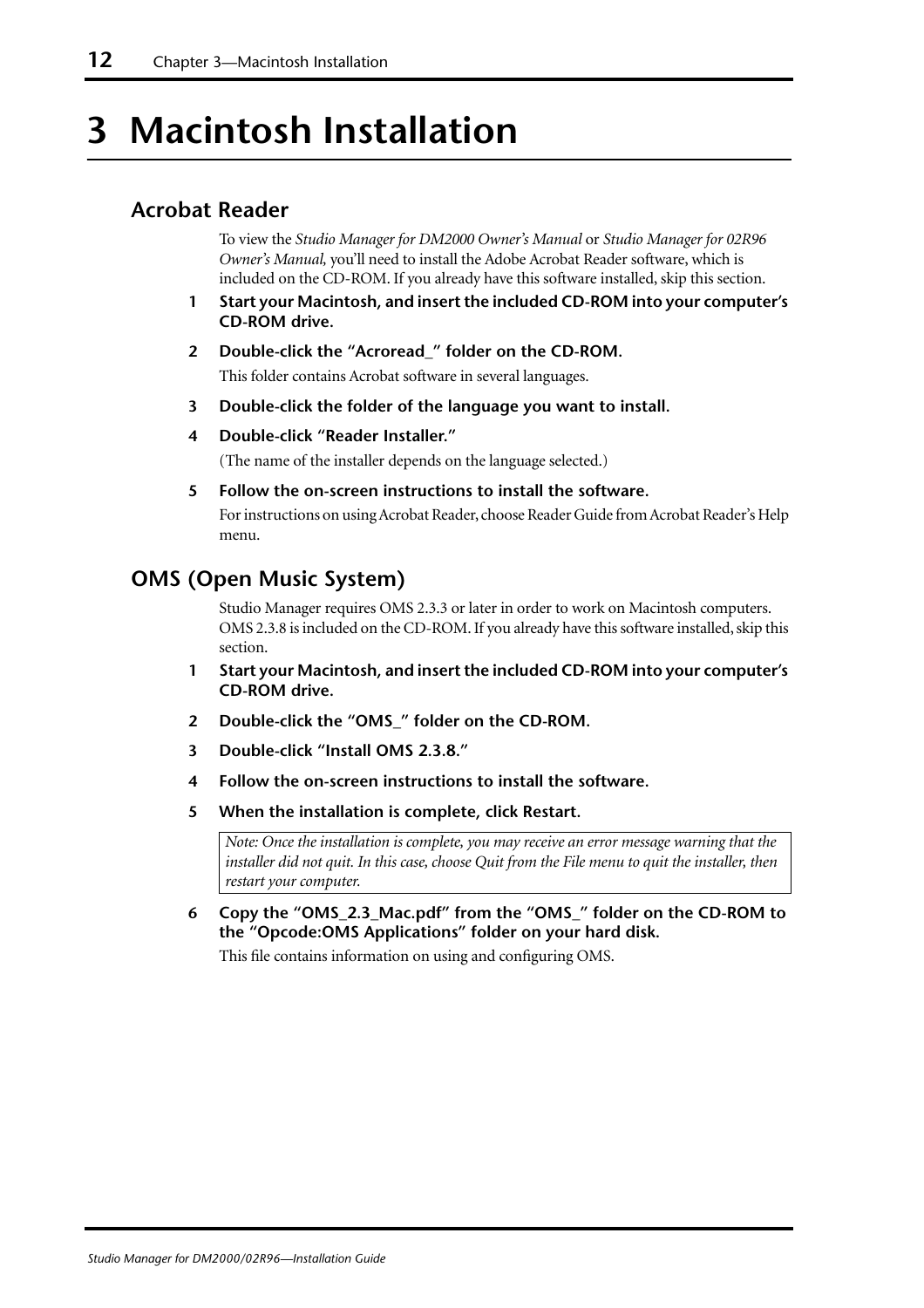# <span id="page-15-0"></span>**USB MIDI Driver**

If you are connecting the DM2000/02R96 to a USB port on your computer, you'll need to install the Yamaha USB driver. If you already have this software installed, skip this section.



- **1 Start your Macintosh, and insert the included CD-ROM into your computer's CD-ROM drive.**
- **2 Double-click the "USBdrv\_" folder on the CD-ROM.**

#### **3 Double-click "Install USB MIDI Driver."**

The Install USB MIDI Driver window appears, as shown below.

| Install USB MIDI Driver1.04                                                                             |  |
|---------------------------------------------------------------------------------------------------------|--|
| Click "Install" button to install USB YAMAHA MIDI Driver V1.04.                                         |  |
| <b>Install Location</b><br>Quit<br>Macintosh HD<br>Switch Disk<br>Install<br>on the disk "Macintosh HD" |  |

Normally there's no need to set the Install Location, because the startup disk is selected by default. To select another disk, click the Switch Disk button. Although you can choose a folder from the pop-up menu, the files are installed in the specified disk's System Folder regardless, so you can ignore that setting.

- **4 Click Install, and follow the on-screen instructions to install the software.**
- **5 When the installation is complete, click Restart.**

# <span id="page-15-1"></span>**Studio Manager for DM2000**

- **1 Start your Macintosh, and insert the included CD-ROM into your computer's CD-ROM drive.**
- **2 Double-click the "SM\_" folder on the CD-ROM.**
- **3 Double-click the "DM2000" folder.**
- **4 Double-click "Install Studio Manager."**
- **5 Follow the on-screen instructions to install the software.**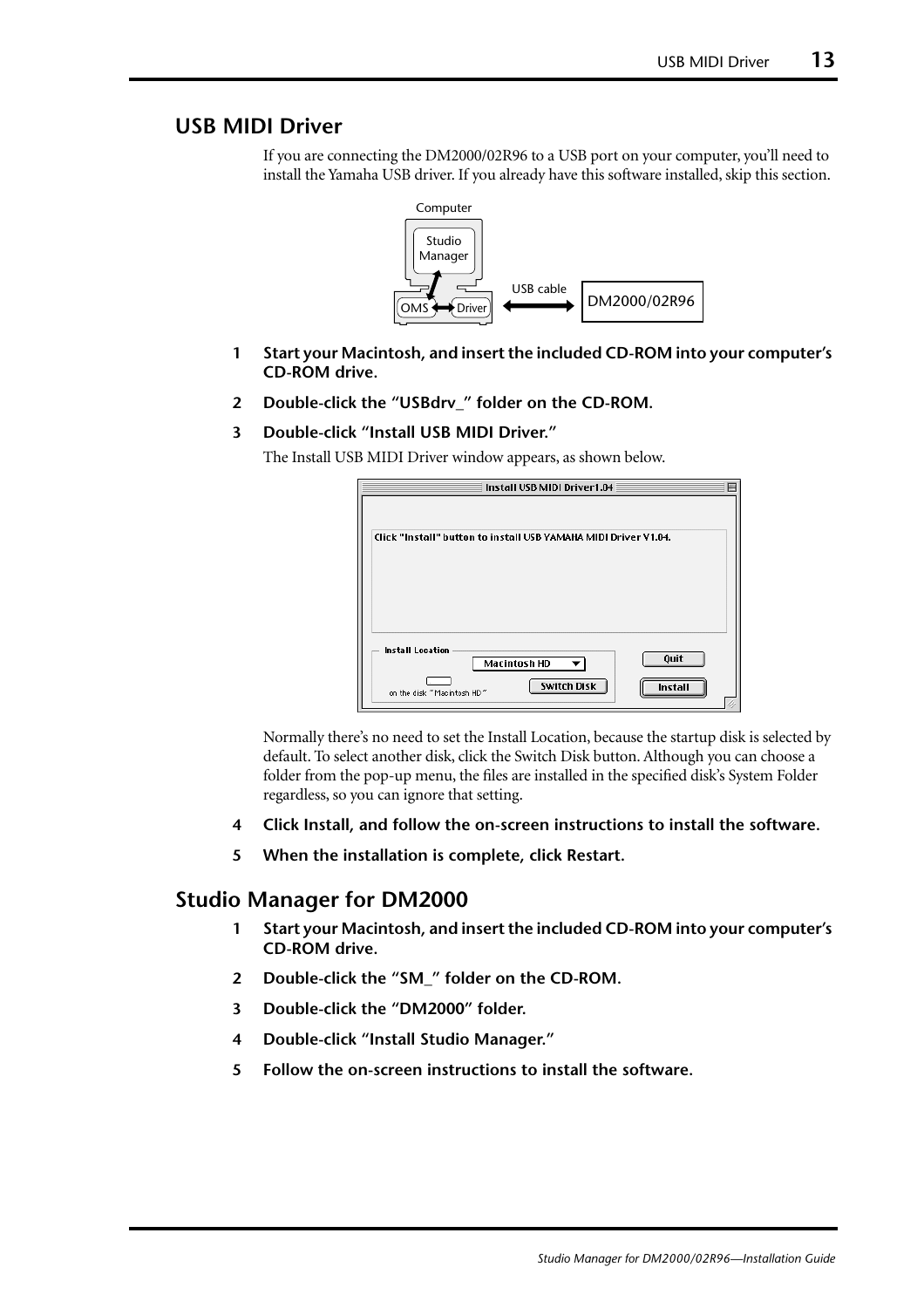# <span id="page-16-0"></span>**Studio Manager for 02R96**

- **1 Start your Macintosh, and insert the included CD-ROM into your computer's CD-ROM drive.**
- **2 Double-click the "SM\_" folder on the CD-ROM.**
- **3 Double-click the "02R96" folder.**
- **4 Double-click "Install Studio Manager."**
- **5 Follow the on-screen instructions to install the software.**

# <span id="page-16-1"></span>**Card Filer (DM2000 only)**

- **1 Start your Macintosh, and insert the included CD-ROM into your computer's CD-ROM drive.**
- **2 Double-click the "Card\_" folder on the CD-ROM.**
- **3 Double-click "Install Card Filer."**
- **4 Follow the on-screen instructions to install the software.**

See the "CardFilerManual.pdf," which is installed in the same folder as Card Filer, for information on using Card Filer.

# <span id="page-16-2"></span>**Setting up OMS**

The "OMS Setup for YAMAHA" folder on the included CD-ROM contains OMS studio setup files for use with the DM2000 and 02R96.

**1 Turn off the DM2000/02R96 and use a USB cable to connect the USB TO HOST port on the DM2000/02R96 to a USB port on your computer.**

If you are connecting to the SERIAL TO HOST port, use a serial cable to connect the Printer or Modem port on your computer.

- **2 Turn on the DM2000/02R96.**
- **3 Start your Macintosh, and insert the included CD-ROM into your computer's CD-ROM drive.**
- **4 Open the "OMS\_" folder on the CD-ROM, and then open the "OMS Setup for YAMAHA" folder.**

This folder contains six OMS studio setup files.

- DM2000-USB
- DM2000-Modem
- DM2000-Printer
- 02R96-USB
- 02R96-Modem
- 02R96-Printer
- **5 Copy the required file to your computer's hard disk, and then double-click it.**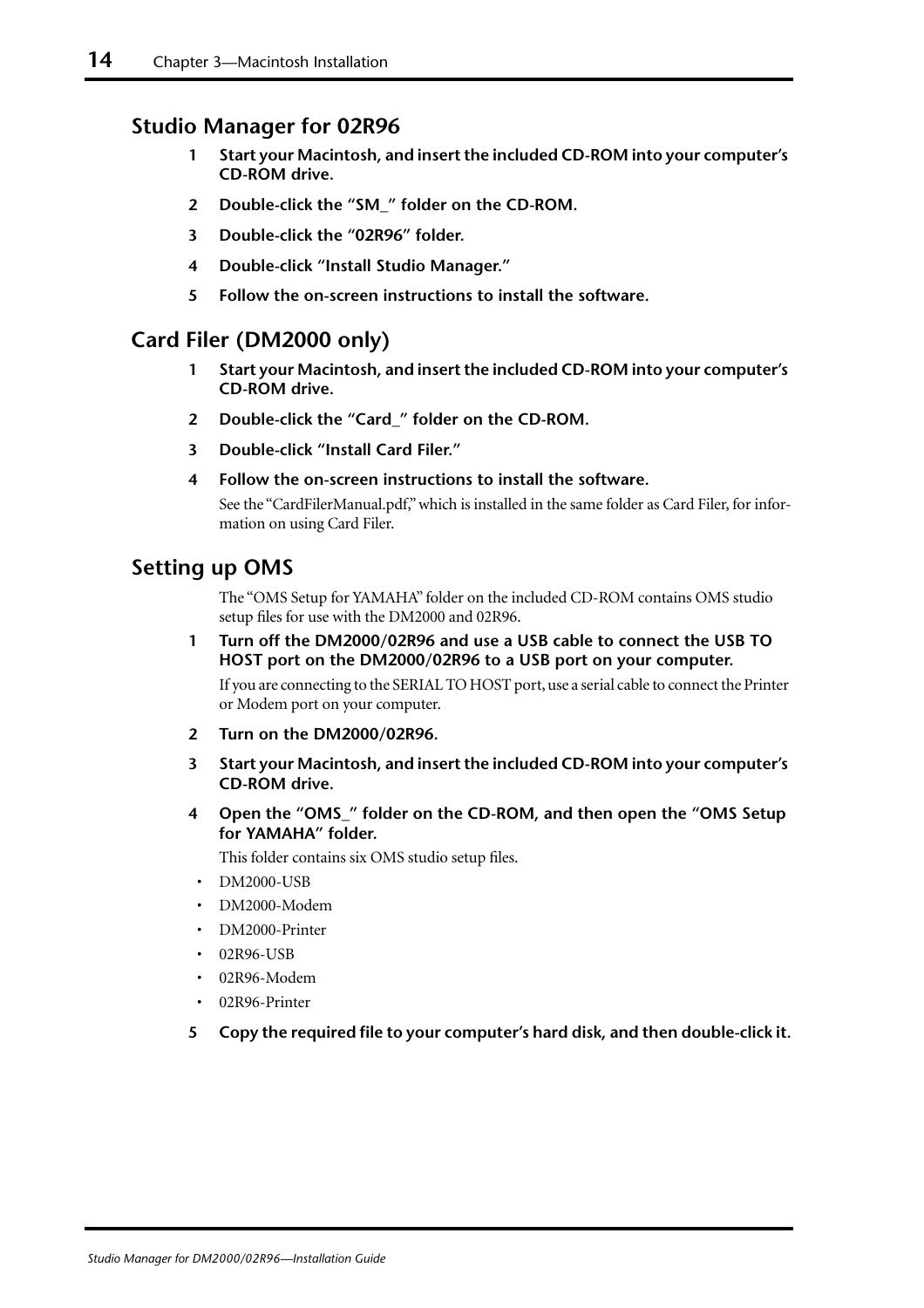OMS Setup starts and the Studio Setup file window appears, as shown by this example, which is the DM2000-USB studio setup.

The symbol  $\Diamond$  next to the setup name in the title bar indicates that this is the current Studio Setup.

**6** If the  $\diamond$  symbol is not displayed, choose Make **Current from the File menu, and then save the setup.**



*Note: If you are using the Modem or Printer port, go to OMS Setup Preferences and turn off "Use Apple SerialDMA driver when available."*

After completing the above setup, the DM2000 will be the only MIDI device in the current OMS studio setup. In order to use other MIDI devices, or to add an additional DM2000, you must create a new studio setup. See the "OMS\_2.3\_Mac.pdf" for more information.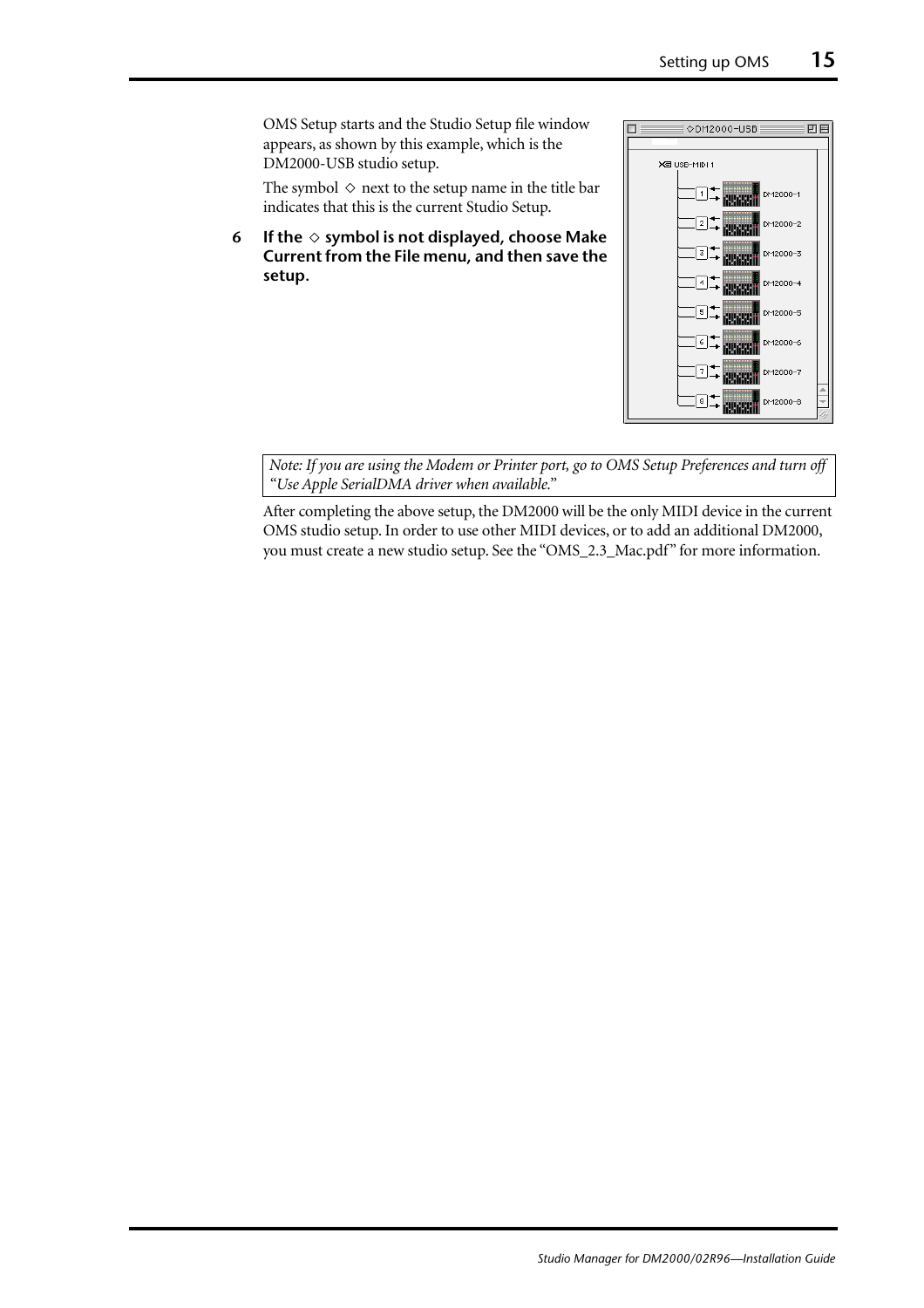# <span id="page-18-0"></span>**4 Troubleshooting**

### **Cannot control the DM2000/02R96 via USB**

- Have you installed the Yamaha USB MIDI driver (Windows [page 5](#page-7-2), Mac [page 13\)](#page-15-0)?
- Is the USB cable connected correctly ([page 4](#page-6-0))?
- Is the DM2000/02R96 configured correctly [\(page 4](#page-6-1))?
- Is Studio Manager set to the correct ID? (see the Studio Manager documentation)
- **Macintosh:** Is OMS configured correctly [\(page 14\)](#page-16-2)? On some systems, the included OMS studio setup files may not work correctly. In this case, you must create a new studio setup. See the "OMS\_2.3\_Mac.pdf" for more information.

### **Cannot install the Yamaha USB MIDI Driver**

- Is the USB cable connected correctly ([page 4](#page-6-0))?
- Try disconnecting the USB cable, and then reconnecting it.
- **Windows:** Is USB enabled? When the DM2000/02R96 is connected to your computer for the first time, if the Add New Hardware Wizard doesn't appear, it may be because your computer's USB controller is disabled. To check this, open the System control panel, click the Device Manager tab, and check for any crosses (x) or exclamation marks (!) next to the "Universal Serial Bus controllers" and "USB Root Hub" items. If these items do have these marks next to them, your USB controller is disabled. For information on enabling your USB controller, refer to your computer's documentation.
- **Windows:** If for some reason installation of the Yamaha USB Driver fails, the DM2000/02R96 may be registered as an unknown device and you may not be able to reinstall the driver until the unknown device is deleted. In this case, open the System control panel, click the Device Manager tab, and select the "View devices by connection" option. If an item called "Other devices" appears in the list, click it. If there's an item called "Unknown device," select it and then click the Remove button. Disconnect the USB cable, then reconnect it, and now try installing the driver again.

### **OMS stops working after installing the Yamaha USB MIDI Driver**

• **Macintosh:** The Yamaha USB MIDI Driver supports Mac OS 8.6 through 9.2.2. If you install it on a computer that is running an earlier version of the Mac OS, OMS will not work correctly. In this case you should remove the Yamaha USB MIDI Driver as explained below.

### **How to remove & reinstall the Yamaha USB MIDI Driver**

• **Windows 98/Me:** Presuming that the Yamaha USB MIDI Driver was installed successfully, and that the DM2000/02R96 has been recognized correctly, the driver can be removed from your computer as follows. Open the System control panel, click the Device Manager tab, select the "YAMAHA USB MIDI Driver," and then click the Remove button. After deleting the following files, disconnect the USB cable, reconnect it, and then reinstall the driver again.

Windows\Inf\Other\YAMAHADM2000.INF (or YAMAHA02R96.INF) Windows\System\Xgusb.drv Windows\System\Ymidusb.sys

• **Macintosh:** The driver can be removed from your computer by deleting the following files, after which you should restart your computer, reinstall the driver, and then set up OMS.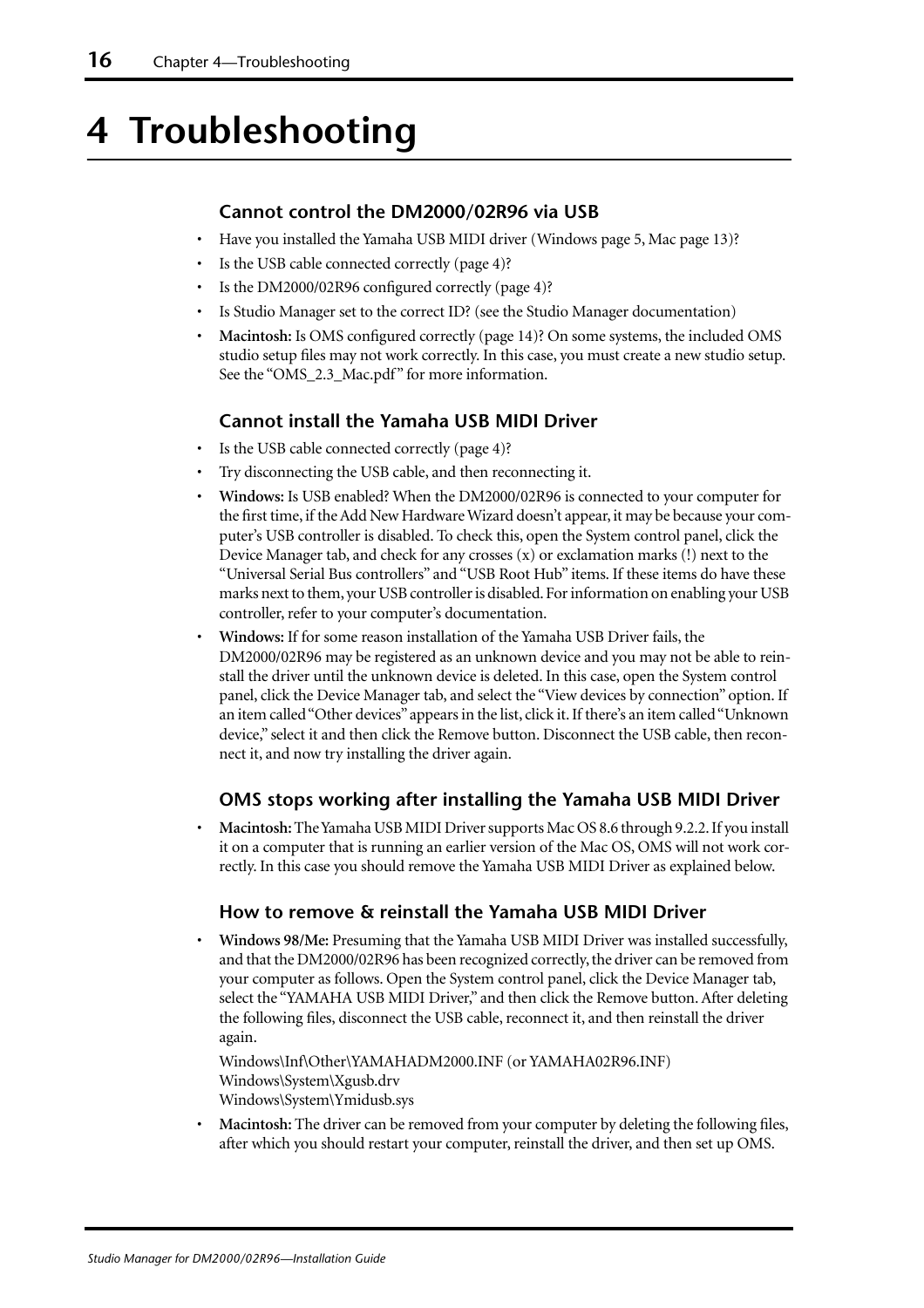System Folder:Control Panels:YAMAHA USB MIDI Patch System Folder:Extensions:USB YAMAHA MIDI Diver System Folder:OMS Folder:YAMAHA USB MIDI OMS Driver

#### **Improving performance**

- If your computer seems unresponsive, make sure it satisfies the system requirements (Windows [page 2](#page-4-0), Mac [page 3\)](#page-5-0).
- Quit any other applications that you are not using.
- **Macintosh:** Try turning off virtual memory and AppleTalk.

### **Cannot suspend or resume your computer**

- **Windows:** Suspend will not work if there are any MIDI applications open.
- **Windows 2000:** Depending on the USB controller, etc., on some systems, suspend and resume may not work properly. If the DM2000/02R96 stops responding, try disconnecting and reconnecting the USB cable.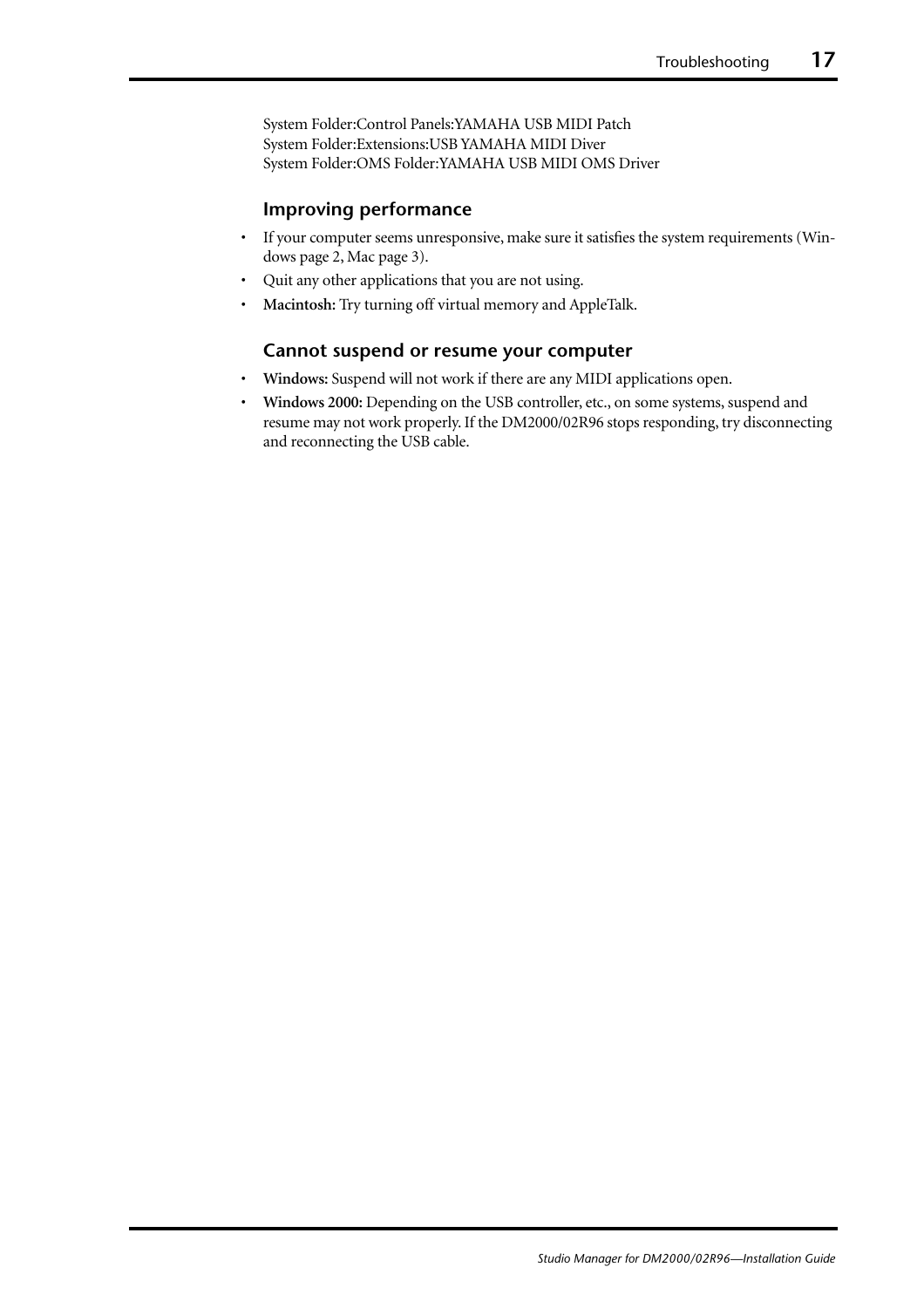# **Software Licensing Agreement**

The following is a legal agreement between you, the end user, and Yamaha Corporation ("Yamaha"). The enclosed Yamaha software program is licensed by Yamaha to the original purchaser for use only on the terms set forth herein. Please read this licensing agreement with care. Opening this package indicates that you accept all terms outlined herein. If you do not agree to the terms, return this package unopened to Yamaha for a full refund.

**GRANT OF LICENSE AND COPYRIGHT:** Yamaha grants you, the original purchaser, the right to use one copy of the enclosed software program and data ("SOFTWARE") on a single-user computer system. You may not use it on more than one computer or computer terminal. The SOFTWARE is owned by Yamaha and is protected by Japanese copyright laws and all applicable international treaty provisions. You are entitled to claim ownership of the media in which the SOFTWARE is included. Therefore, you must treat the SOFTWARE like any other copyrighted materials.

**RESTRICTIONS:** The SOFTWARE program is copyrighted. You may not engage in reverse engineering or reproduction of the SOFTWARE by other conceivable methods. You may not reproduce, modify, change, rent, lease, resell, or distribute the SOFTWARE in whole or in part, or create derivative works from the SOFTWARE. You may not transmit or network the SOFTWARE with other computers. You may transfer ownership of the SOFT-WARE and the accompanying written materials on a permanent basis provided that you retain no copies and the recipient agrees to the terms of the licensing agreement.

**TERMINATION:** The licensing condition of the software program becomes effective on the day that you receive the SOFTWARE. If any one of the copyright laws or clauses of the licensing conditions is violated, the licensing agreement shall be terminated automatically without notice from Yamaha. In this case, you must destroy the licensed SOFTWARE and its copies immediately.

**PRODUCT WARRANTY:** Yamaha warrants to the original purchaser that if the SOFT-WARE, when used in normal conditions, will not perform the functions described in the manual provided by Yamaha, the sole remedy will be that Yamaha will replace any media which proves defective in materials or workmanship on an exchange basis without charge. Except as expressly set forth above, the SOFTWARE is provided "as is," and no other warranties, either expressed or implied, are made with respect to this software, including, without limitation the implied warranties of merchantability and fitness for a particular purpose.

**LIMITED LIABILITY:** Your sole remedies and Yamaha's entire liability are as set forth above. In no event will Yamaha be liable to you or any other person for any damages, including without limitation any incidental or consequential damages, expenses, lost profits, lost savings or other damages arising out of the use or inability to use such SOFTWARE even if Yamaha or an authorized dealer has been advised of the possibility of such damages, or for any claim by any other party.

**GENERAL:** This license agreement shall be interpreted according to and governed by Japanese laws.